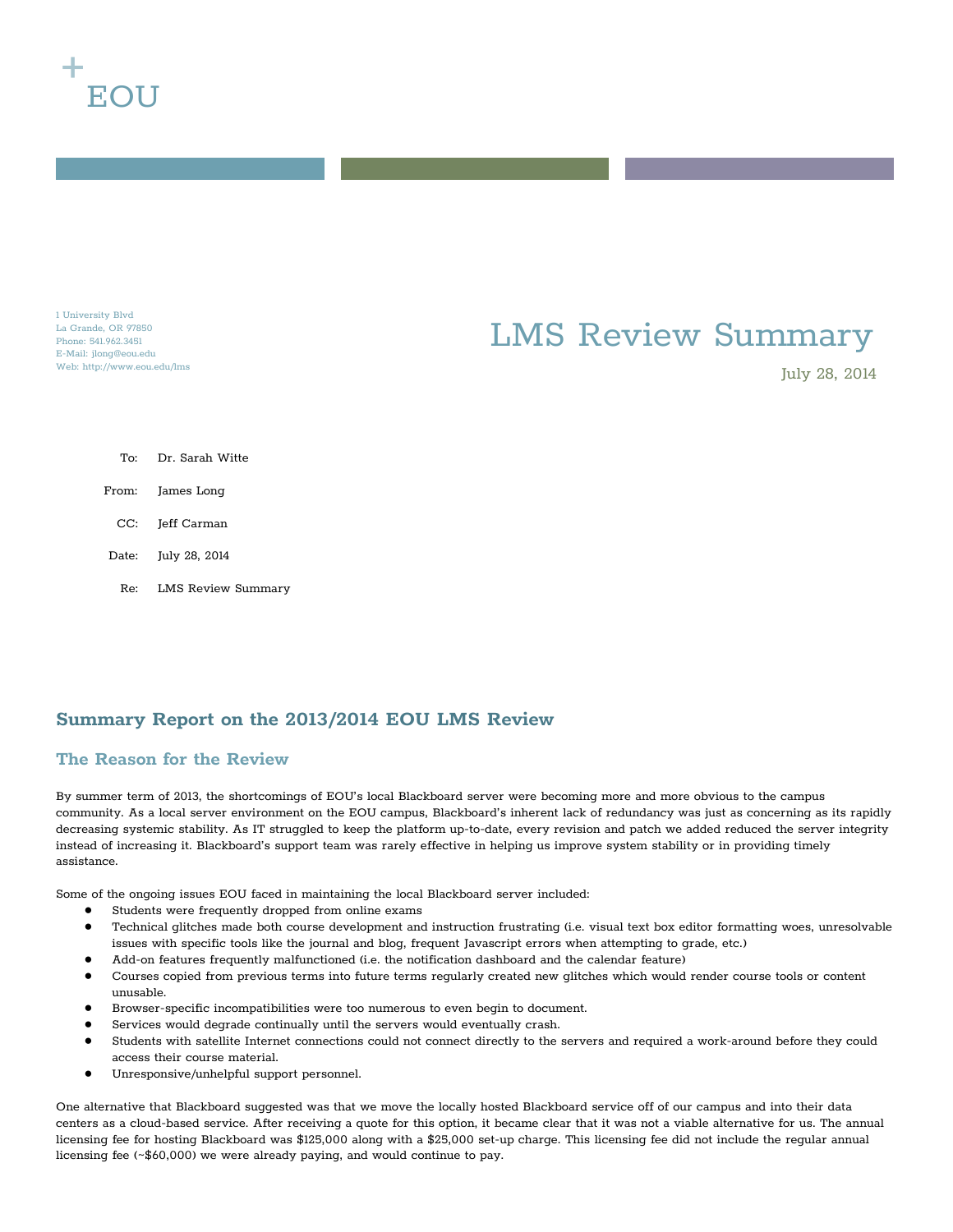At that time, Provost Steve Adkison, the VP of Finance, and the EOU Consultant of Academic Technology met to discuss the topic of Blackboard in depth. It was then decided that a faculty-based committee be formed to discuss the necessity of migrating away from Blackboard and review potential alternatives to it.

## **LMS Review Team Roster**

#### **IT Staff**

- James Long
- Bryan Pearson
- Jeff Carman

#### **Faculty**

- Jim Benton
- Rory Becker
- Tawyna Lubbes
- Rebecca Hartman
- Anna Cavinato
- Teresa Ferrell
- Michael Santucci
- Sarah Ralston
- Rae Etta Newman
- Kevin Walker
- Patty Sandoz
- Stephen Clements

### **Blackboard**

Remaining with Blackboard was regarded as a possible outcome of our LMS review meetings. The IT personnel on the panel (as well as a few of the faculty) were antagonistic to this idea primarily due to Blackboard's unsustainable nature in addition to the negative impact it was having on student engagement. The following points were brought up:

#### **The benefits of remaining on Blackboard**

- Faculty and student familiarity
- Least expensive option (in hard-costs alone)
- No course migration required of faculty

#### **The reasons for moving away from Blackboard**

- Unsustainable in terms of support
- Non-existent vendor support
- Technical difficulties affecting student coursework
- Systemic instability and frequent outages
- Old technology (Java) at the end of its lifecycle
- Most expensive option (when considering both hard- and soft-costs)

### **Desire2Learn (D2L)**

D2L was considered as a possible Blackboard replacement due to its sizable market share (second to Blackboard at the time of the review) and positive buzz on the web. It has a good deal of traction on an international scale.

The Desire2Learn LMS was discussed briefly as an alterative to Blackboard. Demo accounts were enabled for all faculty review team members, but it never managed to gain momentum in our conversations. One team member did have previous experience with D2L and she had a very low opinion of it. Others that did take time to navigate through the demo felt that it was similar enough to Blackboard that it would make more sense to either stay with Blackboard or go with something more modern.

From a technical standpoint, D2L is very similar to Blackboard. It was not originally envisioned as a cloud service and therefore it is inferior to Canvas as a web-based application. D2L seemed to do everything that Blackboard did, but not necessarily any better the Blackboard, so the